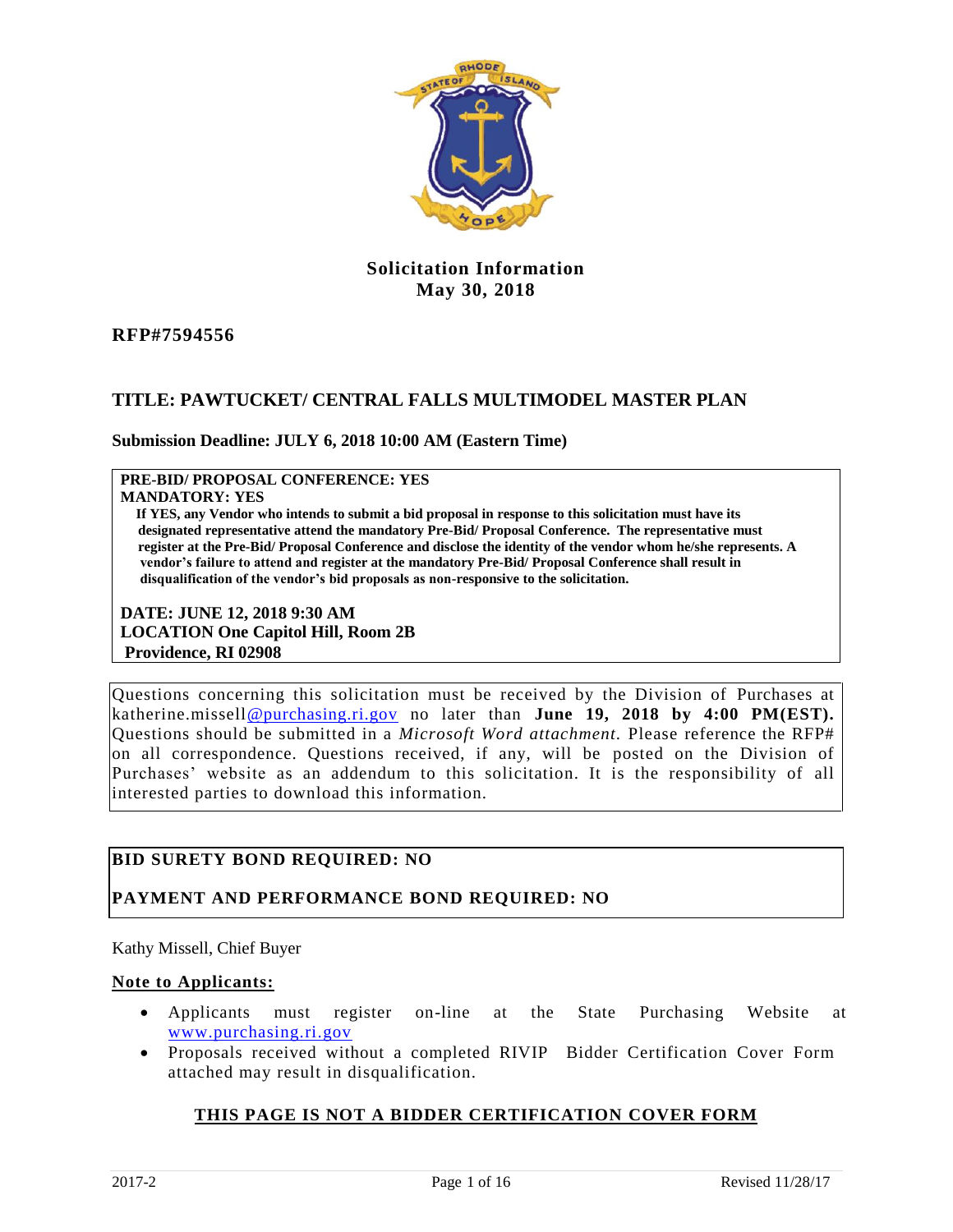# **Table of Contents**

| APPENDIX A. PROPOSER ISBE RESPONSIBILITIES AND MBE, WBE, AND/OR<br><b>DISABILITY BUSINESS ENTERPRISE PARTICIPATION FORM  15</b> |  |
|---------------------------------------------------------------------------------------------------------------------------------|--|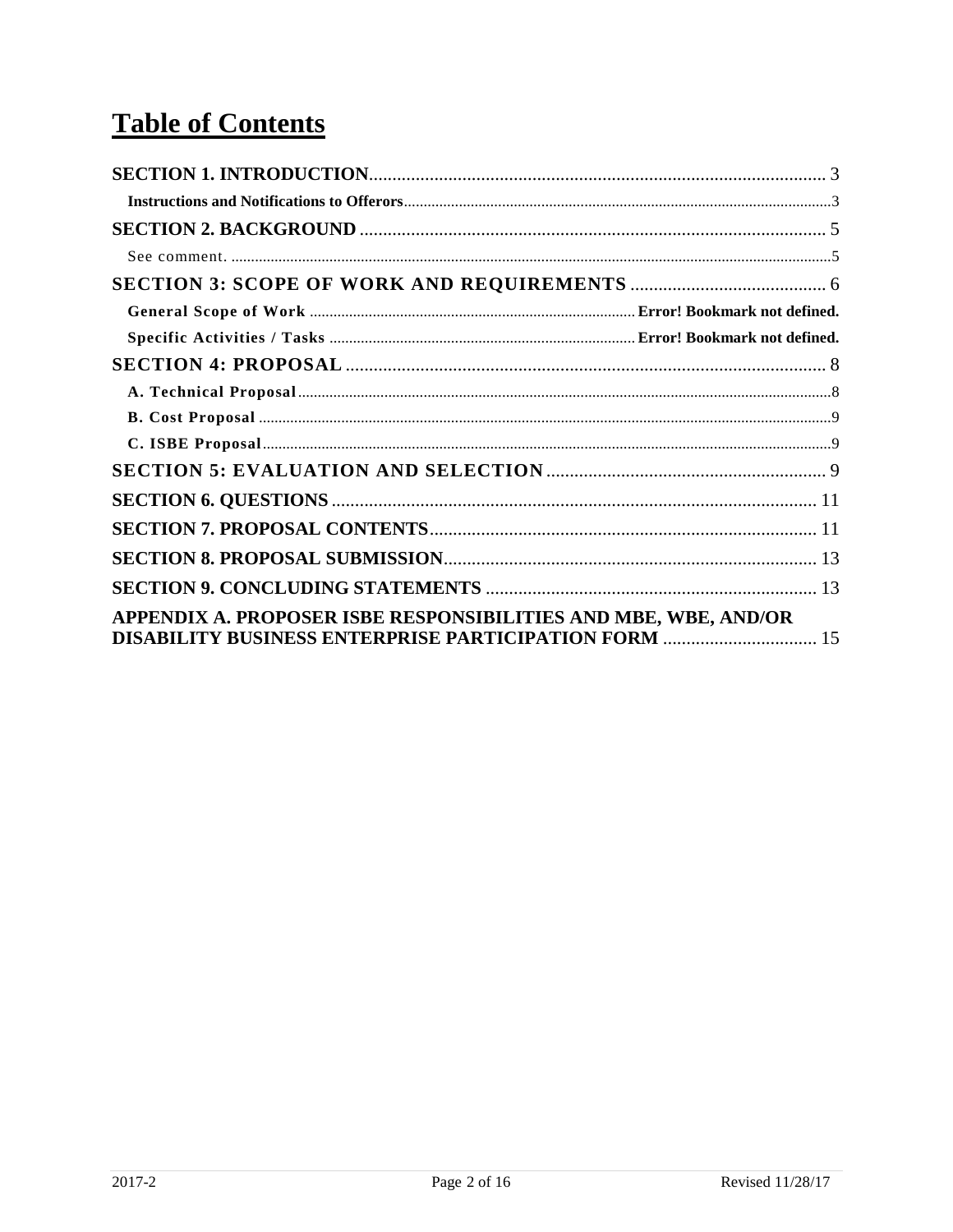#### <span id="page-2-0"></span>**SECTION 1. INTRODUCTION**

The Rhode Island Department of Administration/Division of Purchases, on behalf of the Rhode Island Department of Administration/Division of Planning, is soliciting proposals from qualified firms to provide technical planning services involving the creation of a bicycle and pedestrian master plan for the cities of Pawtucket and Central Falls, Rhode Island in accordance with the terms of this Request for Proposals ("RFP") and the State's General Conditions of Purchase, which may be obtained at the Division of Purchases' website at [www.purchasing.ri.gov.](http://www.purchasing.ri.gov/)

The initial contract period will begin approximately August 1, 2018 for one year. Contracts may be renewed for up to one additional 6-month period based on vendor performance and the availability of funds.

This is a Request for Proposals, not a Request for Quotes. Responses will be evaluated on the basis of the relative merits of the proposal, in addition to cost; there will be no public opening and reading of responses received by the Division of Purchases pursuant to this solicitation, other than to name those offerors who have submitted proposals.

#### <span id="page-2-1"></span>**Instructions and Notifications to Offerors**

- 1. Potential vendors are advised to review all sections of this RFP carefully and to follow instructions completely, as failure to make a complete submission as described elsewhere herein may result in rejection of the proposal.
- 2. Alternative approaches and/or methodologies to accomplish the desired or intended results of this RFP are solicited. However, proposals which depart from or materially alter the terms, requirements, or scope of work defined by this RFP may be rejected as being non-responsive.
- 3. All costs associated with developing or submitting a proposal in response to this RFP or for providing oral or written clarification of its content, shall be borne by the vendor. The State assumes no responsibility for these costs even if the RFP is cancelled or continued.
- 4. Proposals are considered to be irrevocable for a period of not less than 180 days following the opening date, and may not be withdrawn, except with the express written permission of the State Purchasing Agent.
- 5. All pricing submitted will be considered to be firm and fixed unless otherwise indicated in the proposal.
- 6. It is intended that an award pursuant to this RFP will be made to a prime vendor, or prime vendors in the various categories, who will assume responsibility for all aspects of the work. Subcontracts are permitted, provided that their use is clearly indicated in the vendor's proposal and the subcontractor(s) to be used is identified in the proposal.
- 7. The purchase of goods and/or services under an award made pursuant to this RFP will be contingent on the availability of appropriated funds.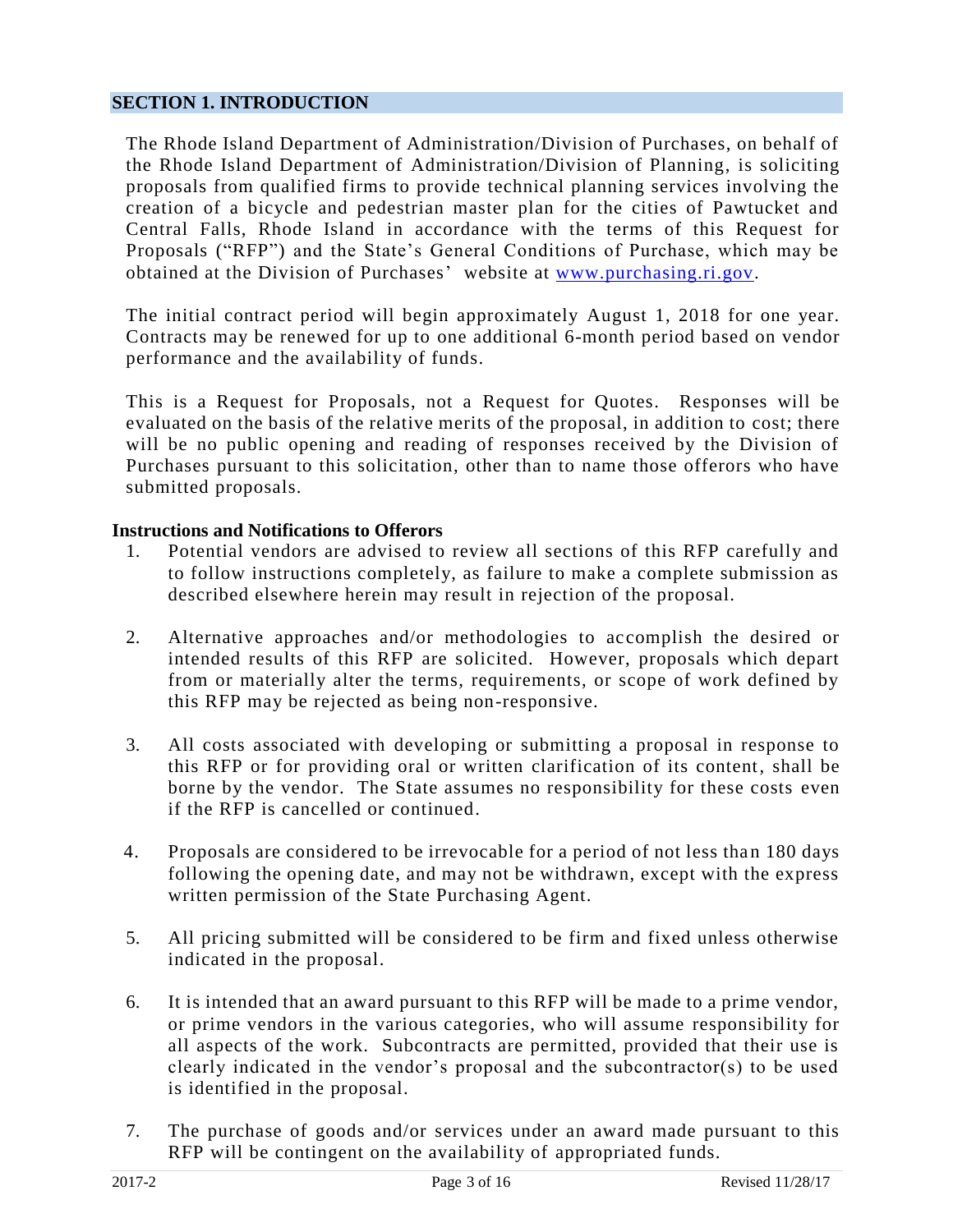8. Vendors are advised that all materials submitted to the Division of Purchases for consideration in response to this RFP may be considered to be public records as defined in R. I. Gen. Laws § 38-2-1, *et seq*. and may be released for inspection upon request once an award has been made.

Any information submitted in response to this RFP that a vendor believes are trade secrets or commercial or financial information which is of a privileged or confidential nature should be clearly marked as such. The vendor should provide a brief explanation as to why each portion of information that is marked should be withheld from public disclosure. Vendors are advised that the Division of Purchases may release records marked confidential by a vendor upon a public records request if the State determines the marked information does not fall within the category of trade secrets or commercial or financial information which is of a privileged or confidential nature.

- 9. Interested parties are instructed to peruse the Division of Purchases website on a regular basis, as additional information relating to this solicitation may be released in the form of an addendum to this RFP.
- 10. By submission of proposals in response to this RFP vendors agree to comply with R. I. General Laws § 28-5.1-10 which mandates that contractors/subcontractors doing business with the State of Rhode Island exercise the same commitment to equal opportunity as prevails under Federal contracts controlled by Federal Executive Orders 11246, 11625 and 11375.

Vendors are required to ensure that they, and any subcontractors awarded a subcontract under this RFP, undertake or continue programs to ensure that minority group members, women, and persons with disabilities are afforded equal employment opportunities without discrimination on the basis of race, color, religion, sex, sexual orientation, gender identity or expression, age, national origin, or disability.

Vendors and subcontractors who do more than \$10,000 in government business in one year are prohibited from engaging in employment discrimination on the basis of race, color, religion, sex, sexual orientation, gender identity or expression, age, national origin, or disability, and are required to submit an "Affirmative Action Policy Statement."

Vendors with 50 or more employees and \$50,000 or more in government contracts must prepare a written "Affirmative Action Plan" prior to issuance of a purchase order.

- a. For these purposes, equal opportunity shall apply in the areas of recruitment, employment, job assignment, promotion, upgrading, demotion, transfer, layoff, termination, and rates of pay or other forms of compensation.
- b. Vendors further agree, where applicable, to complete the "Contract Compliance Report" [\(http://odeo.ri.gov/documents/odeo-eeo-contract-compliance](http://odeo.ri.gov/documents/odeo-eeo-contract-compliance-report.pdf)[report.pdf\)](http://odeo.ri.gov/documents/odeo-eeo-contract-compliance-report.pdf), as well as the "Certificate of Compliance**"**  [\(http://odeo.ri.gov/documents/odeo-eeo-certificate-of-compliance.pdf\)](http://odeo.ri.gov/documents/odeo-eeo-certificate-of-compliance.pdf)**,** and submit both documents, along with their Affirmative Action Plan or an Affirmative Action Policy Statement, prior to issuance of a purchase order. For public works projects vendors and all subcontractors must submit a "Monthly Utilization Report" [\(http://odeo.ri.gov/documents/monthly-employment-](http://odeo.ri.gov/documents/monthly-employment-utilization-report-form.xlsx)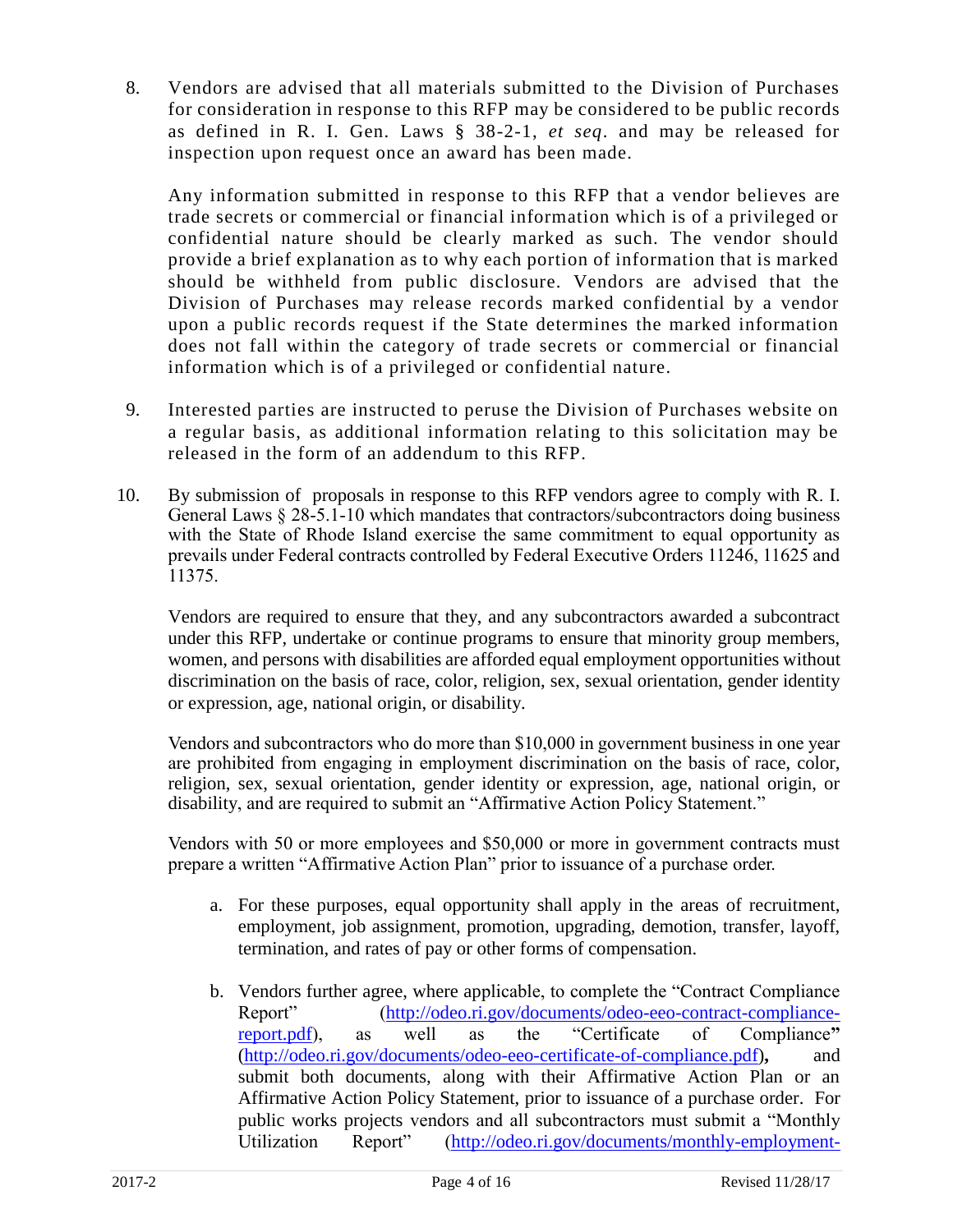[utilization-report-form.xlsx\)](http://odeo.ri.gov/documents/monthly-employment-utilization-report-form.xlsx) to the ODEO/State Equal Opportunity Office, which identifies the workforce actually utilized on the project.

For further information, contact Vilma Peguero at the Rhode Island Equal Employment Opportunity Office, at 222-3090 or via e-mail at [ODEO.EOO@doa.ri.gov](mailto:ODEO.EOO@doa.ri.gov) .

- 11. In accordance with R. I. Gen. Laws § 7-1.2-1401 no foreign corporation has the right to transact business in Rhode Island until it has procured a certificate of authority so to do from the Secretary of State. This is a requirement only of the successful vendor(s). For further information, contact the Secretary of State at (401-222-3040).
- 12. In accordance with R. I. Gen. Laws §§ 37-14.1-1 and 37-2.2-1 it is the policy of the State to support the fullest possible participation of firms owned and controlled by minorities (MBEs) and women (WBEs) and to support the fullest possible participation of small disadvantaged businesses owned and controlled by persons with disabilities (Disability Business Enterprises a/k/a "DisBE")(collectively, MBEs, WBEs, and DisBEs are referred to herein as ISBEs) in the performance of State procurements and projects. As part of the evaluation process, vendors will be scored and receive points based upon their proposed ISBE utilization rate in accordance with 150-RICR-90-10-1, "Regulations Governing Participation by Small Business Enterprises in State Purchases of Goods and Services and Public Works Projects". As a condition of contract award vendors shall agree to meet or exceed their proposed ISBE utilization rate and that the rate shall apply to the total contract price, inclusive of all modifications and amendments. Vendors shall submit their ISBE participation rate on the enclosed form entitled "MBE, WBE and/or DisBE Plan Form", which shall be submitted in a separate, sealed envelope as part of the proposal. ISBE participation credit will only be granted for ISBEs that are duly certified as MBEs or WBEs by the State of Rhode Island, Department of Administration, Office of Diversity, Equity and Opportunity or firms certified as DisBEs by the Governor's Commission on Disabilities. The current directory of firms certified as MBEs or WBEs may be accessed at [http://odeo.ri.gov/offices/mbeco/mbe-wbe.php.](http://odeo.ri.gov/offices/mbeco/mbe-wbe.php) Information regarding DisBEs may be accessed at [www.gcd.ri.gov.](http://www.gcd.ri.gov/)

For further information, visit the Office of Diversity, Equity & Opportunity's website, at <http://odeo.ri.gov/> and *see* R.I. Gen. Laws Ch. 37-14.1, R.I. Gen. Laws Ch. 37-2.2, and 150- RICR-90-10-1. The Office of Diversity, Equity & Opportunity may be contacted at, (401) 574-8670 or via email [Dorinda.Keene@doa.ri.gov](mailto:Dorinda.Keene@doa.ri.gov)

#### <span id="page-4-0"></span>**SECTION 2. BACKGROUND**

<span id="page-4-1"></span>The City of Central Falls and the City of Pawtucket ("the Cities") are pursuing the creation of a Bicycle/Pedestrian (Bike/Ped) Master Plan. A master plan will enable the Cities to identify their highest value opportunities for establishing complete streets and a cohesive bicycle network, as well as understand the associated costs and preferred sequencing of projects, and gain other critical planning insights. The project area encompasses the entirety of the City of Pawtucket (9 square miles, population  $\sim$ 72,000) and the entirety of the City of Central Falls (1.3 square miles, population  $\sim$  19,000).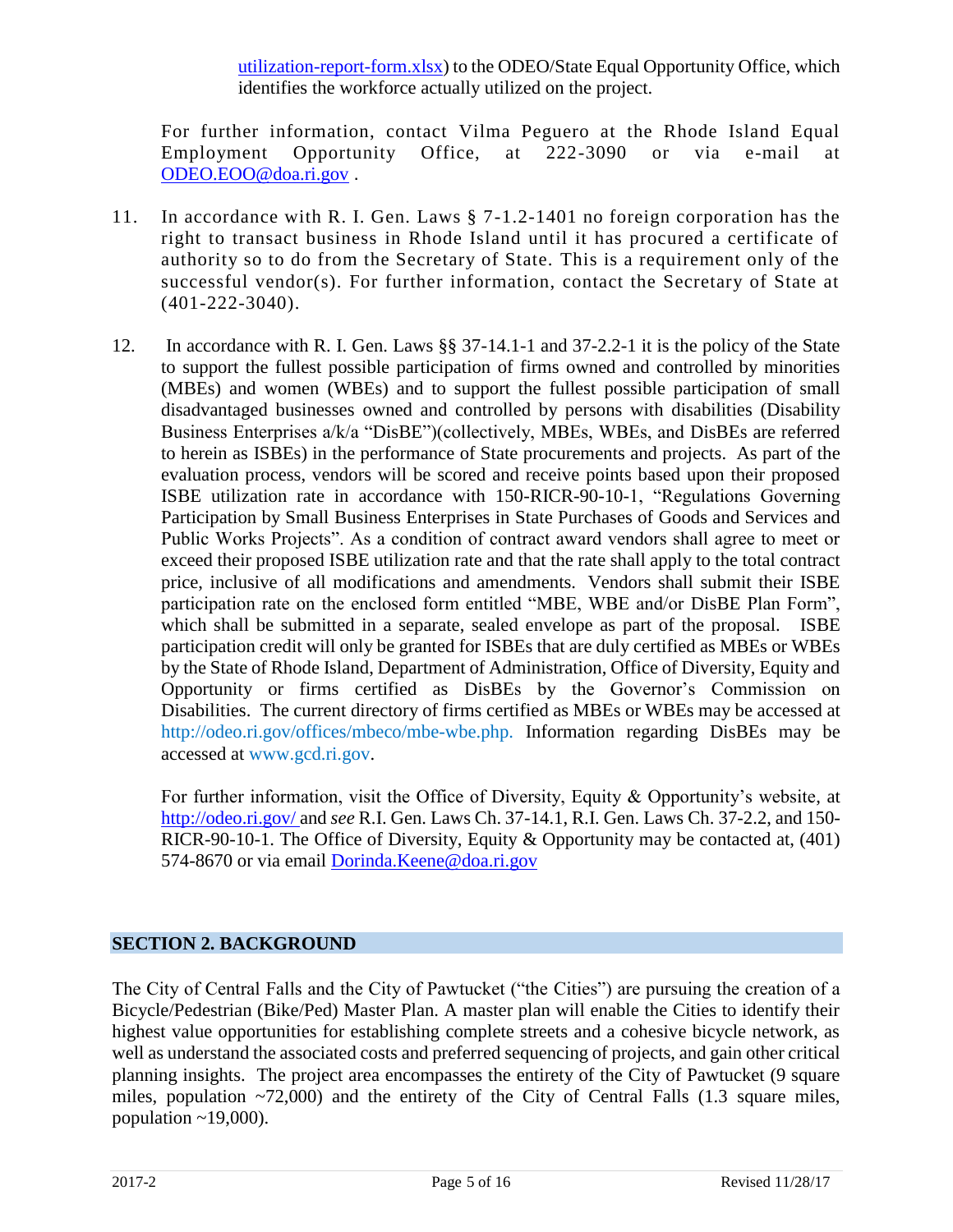Creating equitable transportation system access within Rhode Island's urban core is a goal that many in local and state government share, and experience has shown that a collaborative and coordinated effort is the surest way to achieve it. Pawtucket and Central Falls have collaborated successfully on several recent initiatives, most notably the creation of the State of Rhode Island's first Joint Planning Commission, which will support the development of the planned Conant Thread Transit Oriented Development (TOD) District. Additionally, the two Cities have collaborated in creating and are participating in a multi-jurisdictional effort to redevelop Broad Street. This Bike/Ped Master Plan will build upon these collaborative experiences as the Cities formulate a joint plan to transform their transportation networks into more economically productive versions of themselves. The key to doing so, they believe, is to provide more equitable access to those networks by affording safe, convenient space within them for lowercost, "alternative" modes such as bicycling, bus transit, and walking. They also acknowledge that, in an environment of dense development and narrow public rights-of-way, implementing new transportation infrastructure will create certain practical and fiscal impacts, both for local government and residents. A strategic implementation plan is essential if the Cities are to minimize these impacts, and maximize the value of their investments.

Fortunately, there is much existing progress in Pawtucket and Central Falls to build on. The State and Cities have developed a wealth of GIS data that can be leveraged in completing this Master Plan. On a more tangible level, the Cities have begun implementing bicycle infrastructure (e.g. Ten Mile River Greenway, Blackstone River Bikeway, Washington Street Bike Lane, Dexter Street Bike Lane) that offer valuable connection points for future bike paths. It is also convenient, for the purposes of the study, that the Cities are similar in terms of development patterns, socioeconomic makeup, and the geometric layout of their streets.

This project will expand upon related initiatives undertaken in both Cities, all of which have enjoyed the support of their respective elected officials. The Cities recently completed an EPA-led workshop focusing on Green and Complete Streets implementation, which yielded recommendations to complete precisely the type of study described herein. Pawtucket's City Council issued a resolution in the early 2000s supporting complete streets implementation, and Central Falls recently enacted a Green and Complete Streets Ordinance, the first in the northeastern United States. Capable staff from both Cities will assist in the development of the Master Plan.

# <span id="page-5-0"></span>**SECTION 3: SCOPE OF WORK AND REQUIREMENTS**

#### INTENT

The purpose of this project is to create a plan for a network of safe, accessible active transportation facilities in Pawtucket and Central Falls, as well as guidance for implementing that plan. The planned facilities are expected to contribute to economic activity in and between the Cities, lower household transportation costs, build regional resiliency to climate change, and increase the safety of those eschewing driving in favor of active transportation. The Cities anticipate that the master plan will advance their shared goal of expanding and improving the Pedestrian and Bicycle network in the two cities as follows:

- Identifying gaps and barriers, both perceived and actual, in the existing network where high priority routes are disconnected.
- Developing a metric and methodology for prioritizing projects, including identifying the needs of disadvantage communities, family friendly routes, and a tiered network that serves cyclists of all experience levels.
- Incorporating design guidance into road standards that can be applied to a typology of different streets and provide for a sustainable community.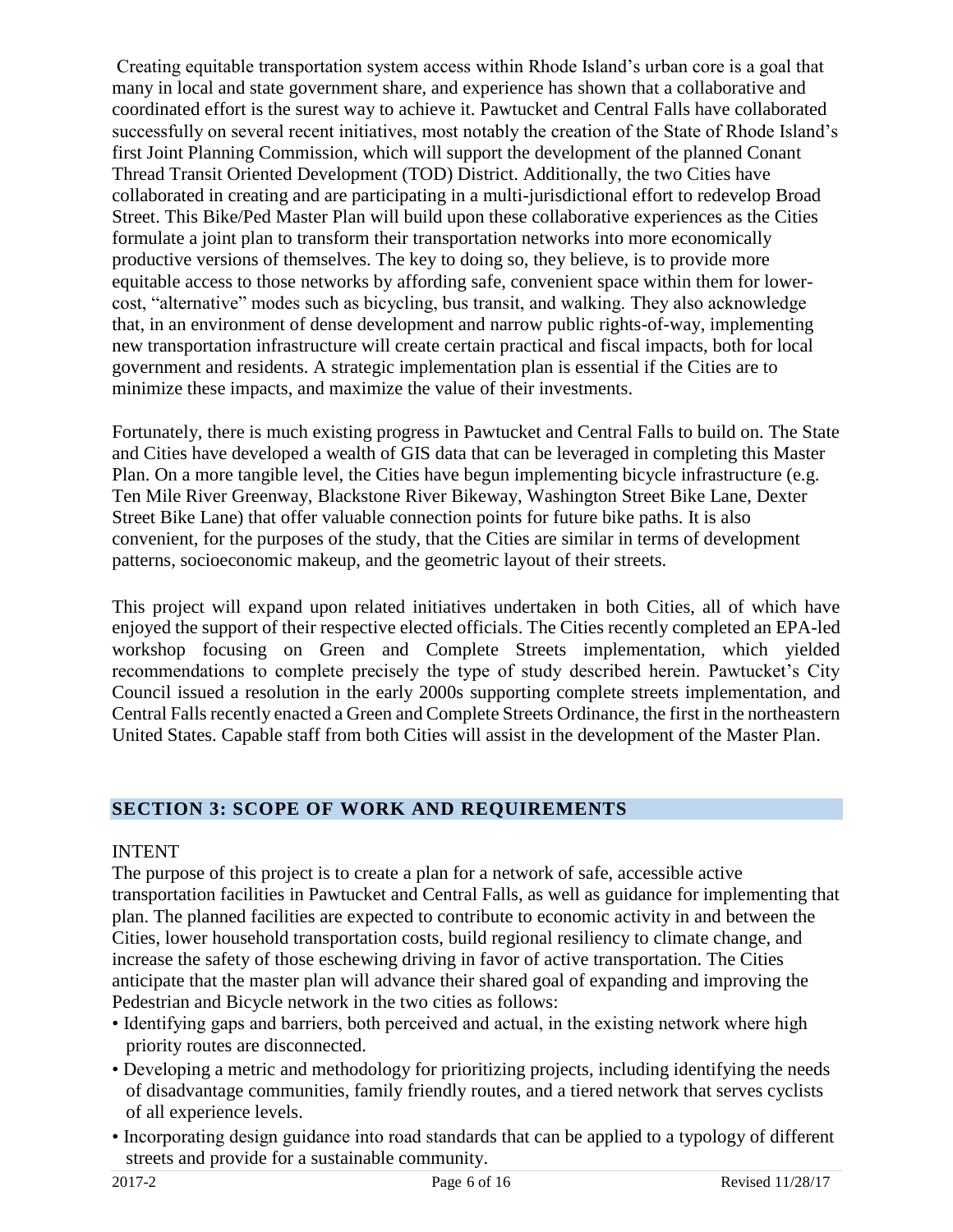• Encouraging the use of walking and biking as viable alternative modes of transportation.

The Cities have yet to undertake bicycle or pedestrian improvement projects that have removed parking. Both Cities, do however, have recent experience with one-way conversions. The ability of the Bike/Ped Master Plan to be enshrined as law in local ordinance is dependent on strong community buy-in of the plan. To this end, the selected consultant team must dedicate substantial time working with the community to fully understand the feasibility of proposed roadway modifications and educate the community about the benefits of modifications proposed by the plan. This outreach effort will be a primary focus of the Cities' staff time.

#### SERVICES NEEDED

#### **Technical Services**

- Characterization of existing conditions, including, but not limited to, traffic volume and circulation patterns, slope/grade, adjacent land use (e.g. residential, commercial, etc.), street parking utilization rates, accident history, physical constraints, and right-of-way usage
- Using available GIS data, develop a Level of Traffic Stress (LTS) index for the roadway network
- Define a range of acceptable multimodal accommodations to be applied to the various LTS tiers
- Creation and application of a project prioritization matrix. Matrix shall be designed to be dynamic, and produced using commonly held or easily-acquired and trusted software (e.g. Microsoft Excel, ArcGIS, etc.), the intent of which is to provide the Cities with a tool that can be continuously updated as environmental conditions change.
- Establishment of criteria for the implementation of different facilities
- Enhancements and/or treatments for specific roadways
- Estimate of probable cost based on Rhode Island Department of Transportation (RIDOT) construction cost estimates and/or other sources, as appropriate
- Implementation plan for high-leverage projects based on the Cities' projected capital budgets, existing capital improvement plans, and other available resources
- Assessment of various funding strategies for implementing the recommendations

#### **Design Services**

- Design of a variety of "standard" treatments as means to address various LTS index points
- Specific, potentially custom, recommendations for identified priority or difficult streets/intersections
- Reasonable graphic depictions of various treatments overlaid on representative roadways in the study area

#### **Public Engagement Services**

- Creation of stakeholder engagement plan and collaboration with city staff to identify key groups to include
- Design of exercises to engage stakeholders at public meetings
- Representative attendance at public outreach/stakeholder events
- Subsequent engagement with concerned stakeholders
- Incorporation of public comments and concerns into decision-making processes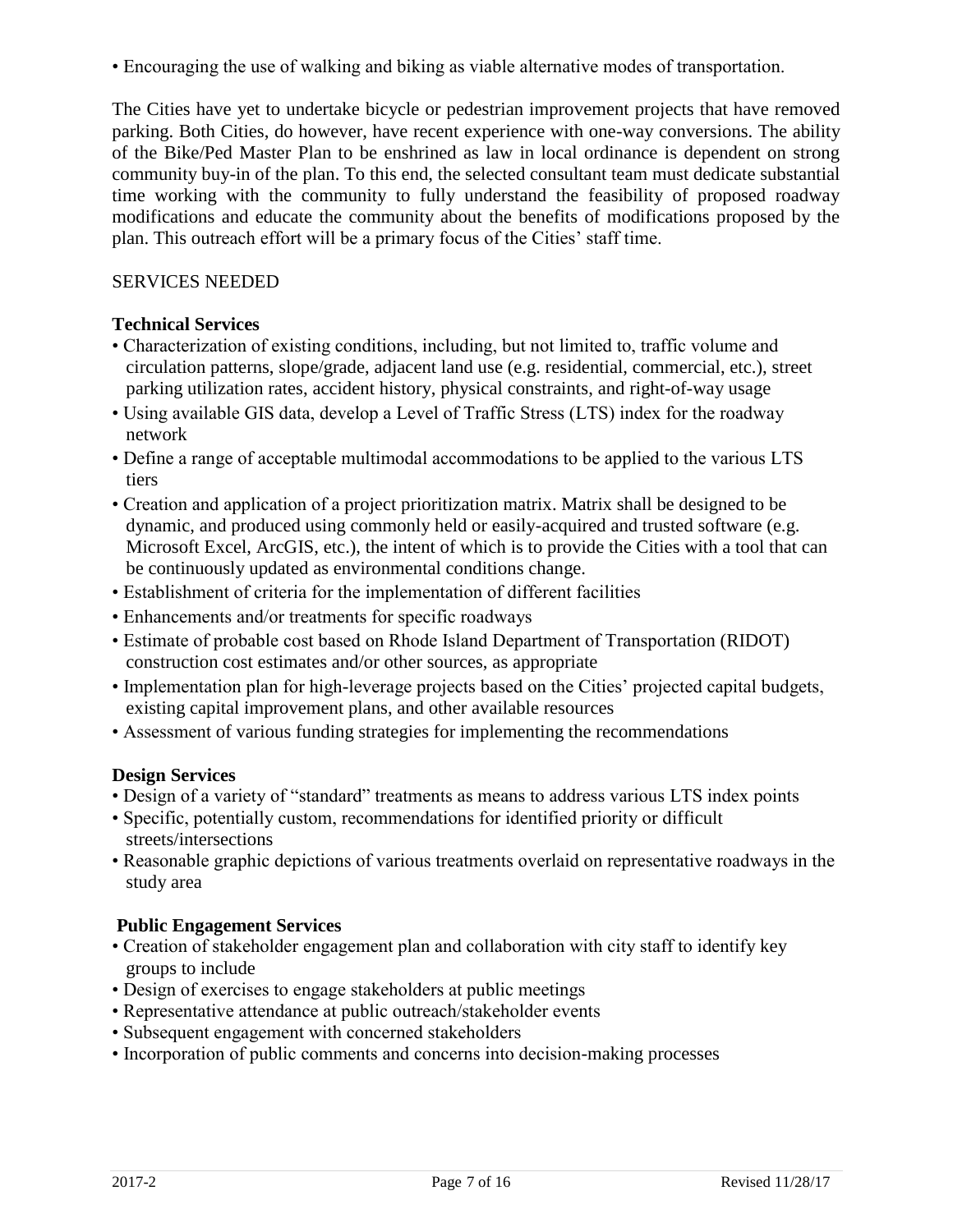#### **Deliverables**

- One (1) Stakeholder Engagement Plan, prepared as a memorandum and distributed as a PDF file, and associated presentation materials, e.g. public meeting notice, presentation visual aids, public participation exercise aids, etc.
- Representative attendance at publicly-accessible meetings (quantity to be determined by Stakeholder Engagement Plan, but should be no less than six (6) meetings) and corresponding quantity of memoranda documenting the minutes of each meeting.
- One (1) Prioritization Matrix file, e.g. Microsoft Excel spreadsheet (.xlsx)
- One (1) Final Report in (editable original digital format, hard copy and PDF file) including all concept plans, figures, cost estimates, meeting minutes, and other supporting documents developed during the project

#### **Anticipated Schedule**

#### Months 1-2

- Review existing plans/studies/guides
- Prepare stakeholder engagement plan
- Meet with stakeholder groups to determine multimodal goals and preferences
- Draft and refine recommendations on multimodal route design

#### Months 3-6

- Meet with stakeholder groups to determine route siting and possible alternatives
- Create draft prioritization matrix
- Prioritize improvements
- Develop detailed network map
- Refine recommendations according to stakeholder feedback
- Prepare draft design for top priority routes

#### Months 7-8

- Refine concept plans for top priority routes
- Create lifecycle cost estimates for top priority routes
- Assess funding and other resource opportunities
- Create draft implementation sequence

#### Months 9-10

- Finalize cost estimates
- Finalize implementation sequence
- Complete final report and revise dependent on stakeholder feedback

#### <span id="page-7-0"></span>**SECTION 4: PROPOSAL**

#### <span id="page-7-1"></span>**A. Technical Proposal**

Narrative and format: The proposal should address specifically each of the following elements:

- 1. **Staff Qualifications** Provide staff resumes/CV and describe qualifications and experience of key staff who will be involved in this project, including their experience in the field of bicycle and pedestrian transportation network planning in particular, if any.
- 2. **Capability, Capacity, and Qualifications of the Offeror** Please provide a detailed description of the Vendor's experience as an active transportation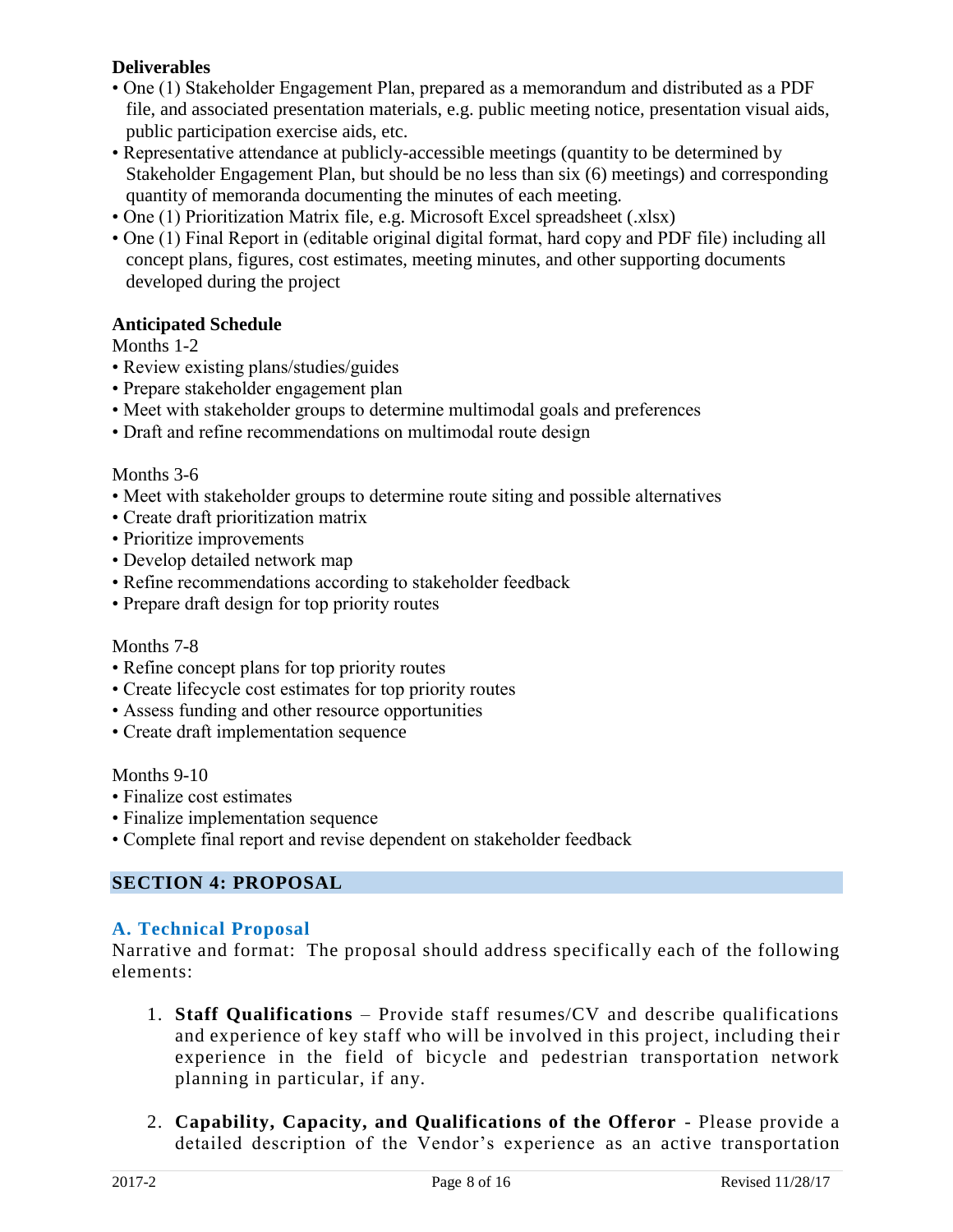network planner as well as the experience and qualifications of the proposed staff assigned to the project. A list of relevant client references must be provided, to include client names, addresses, phone numbers, dates of service and type(s) of service(s) provided.

- **3. Work Plan -** Please describe in detail, the framework within which the requested active transportation planning services will be performed. The following elements should be included:
	- Review of existing plans/studies/guides
	- Stakeholder engagement plan
	- Draft and refine recommendations on multimodal route design
	- Prioritize improvements
	- Develop detailed network map
	- Create lifecycle cost estimates for top priority routes
	- Assess funding and other resource opportunities
	- Create implementation sequence
- **4. Approach/Methodology**  Define the methodology to be used for the creation of the items outlined in the work plan. Provide a proposed timeline for the completion of the project and its constituent components.

# <span id="page-8-0"></span>**B. Cost Proposal**

The project has a not-to-exceed budget of \$100,000.:

Vendors are to provide a lump-sum fixed fee. The lump sum is to be broken down to include the following:

- Hourly rate by position type
- Number of hours assigned per position type
- How the assigned hours will be allocated to the work plan (tasks by position type)

# <span id="page-8-1"></span>**C. ISBE Proposal**

See Appendix A for information and the MBE, WBE, and/or Disability Business Enterprise Participation Plan form(s). Bidders are required to complete, sign and submit these forms with their overall proposal in a sealed envelope. Please complete separate forms for each MBE, WBE and/or Disability Business Enterprise subcontractor/supplier to be utilized on the solicitation.

#### <span id="page-8-2"></span>**SECTION 5: EVALUATION AND SELECTION**

Proposals shall be reviewed by a technical evaluation committee ("TEC") comprised of staff from State agencies. The TEC first shall consider technical proposals.

Technical proposals must receive a minimum of 60 (85.7%) out of a maximum of 70 points to advance to the cost evaluation phase. Any technical proposals scoring less than 60 points shall not have the accompanying cost or ISBE participation proposals opened and evaluated. The proposal will be dropped from further consideration.

2017-2 **Page 9 of 16** Revised 11/28/17 Technical proposals scoring 60 points or higher will have the cost proposals evaluated and assigned up to a maximum of 30 points in cost category bringing the total potential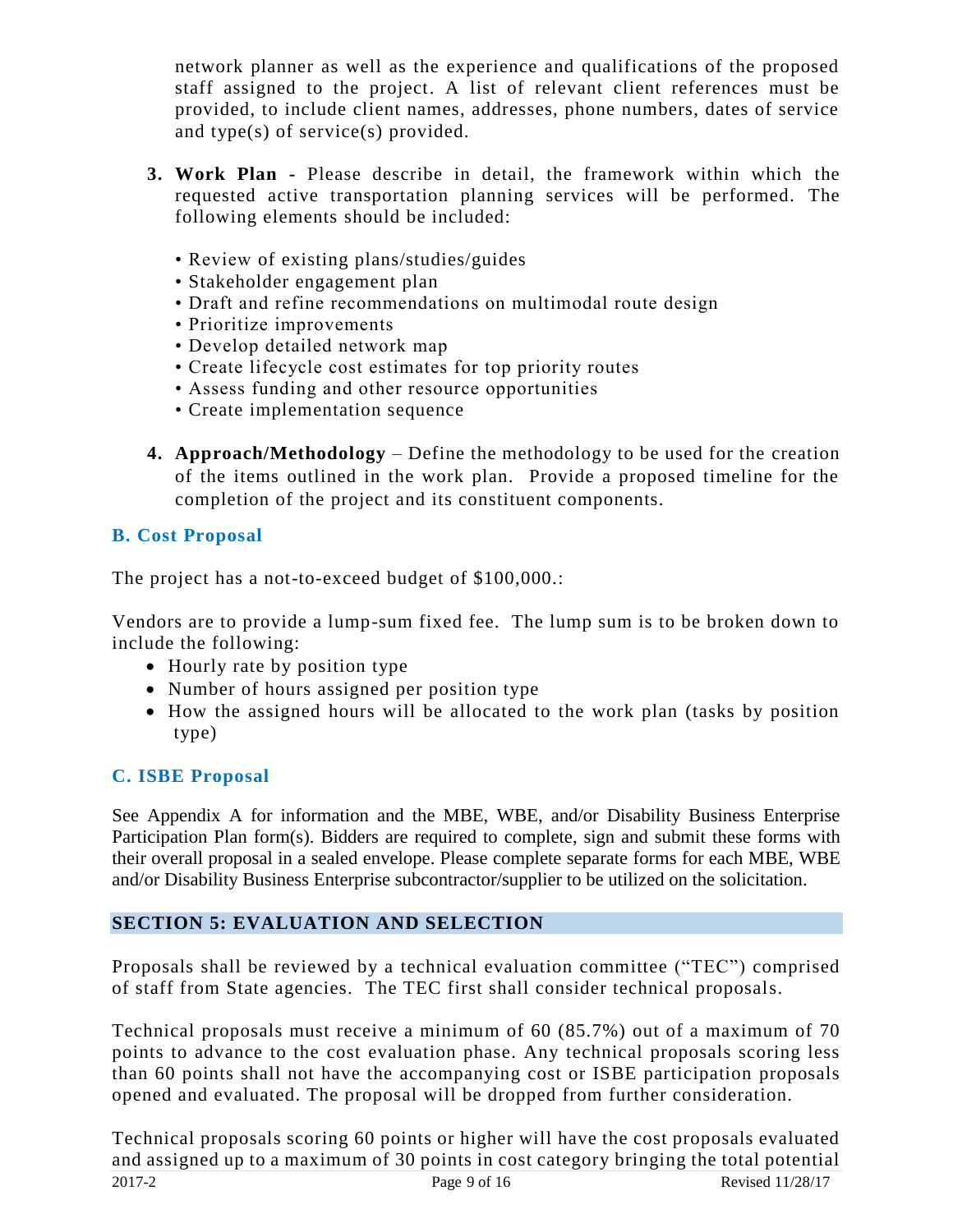evaluation score to 100 points. After total possible evaluation points are determined ISBE proposals shall be evaluated and assigned up to 6 bonus points for ISBE participation.

The Division of Purchases reserves the right to select the vendor(s) or firm(s) ("vendor") that it deems to be most qualified to provide the goods and/or services as specified herein; and, conversely, reserves the right to cancel the solicitation in its entirety in its sole discretion.

Proposals shall be reviewed and scored based upon the following criteria:

| <b>Criteria</b>                                                      | <b>Possible</b><br><b>Points</b> |  |
|----------------------------------------------------------------------|----------------------------------|--|
| <b>Staff Qualifications</b>                                          | 10 Points                        |  |
| Capability, Capacity, and Qualifications of the<br>Offeror           | 10 Points                        |  |
| Work Plan                                                            | 15 Points                        |  |
| Approach Proposed                                                    | 35 Points                        |  |
| <b>Possible</b><br><b>Technical</b><br><b>Total</b><br><b>Points</b> | <b>70 Points</b>                 |  |
| Cost proposal $*$                                                    | 30 Points                        |  |
| <b>Total Possible Evaluation Points</b>                              | <b>100 Points</b>                |  |
| <b>ISBE</b> Participation**                                          | 6 Bonus<br>Points                |  |
| <b>Possible</b><br><b>Total</b><br><b>Points</b>                     | 106 Points                       |  |

#### \*Cost Proposal Evaluation:

The vendor with the lowest cost proposal shall receive one hundred percent (100%) of the available points for cost. All other vendors shall be awarded cost points based upon the following formula:

(lowest cost proposal / vendor's cost proposal) x available points

For example: If the vendor with the lowest cost proposal (Vendor A) bids \$65,000 and Vendor B bids \$100,000 for monthly costs and service fees and the total points available are thirty (30), Vendor B's cost points are calculated as follows:

#### $$65,000 / $100,000 \text{ x } 30 = 19.5$

\*\*ISBE Participation Evaluation:

a. Calculation of ISBE Participation Rate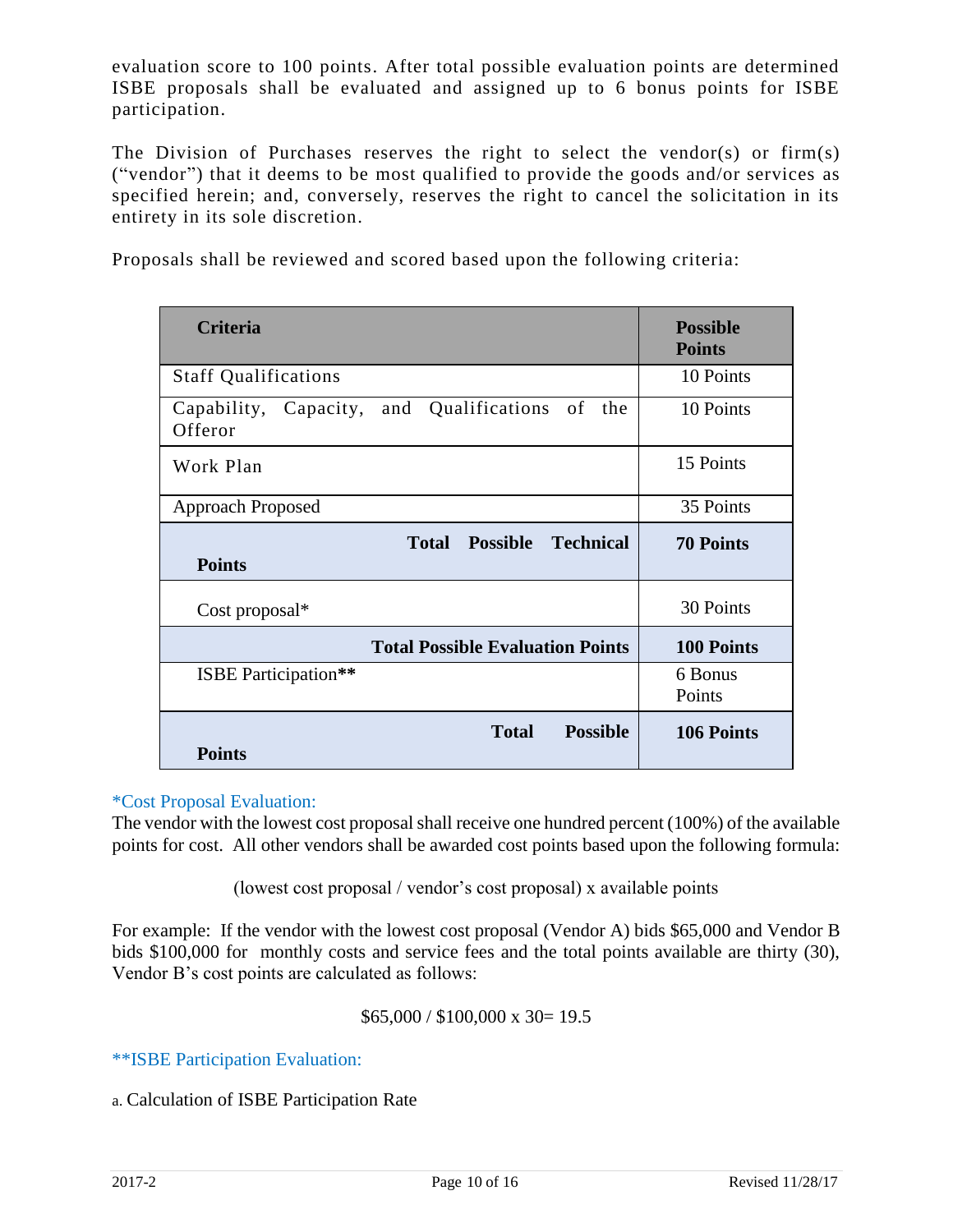- 1. ISBE Participation Rate for Non-ISBE Vendors. The ISBE participation rate for non-ISBE vendors shall be expressed as a percentage and shall be calculated by dividing the amount of non-ISBE vendor's total contract price that will be subcontracted to ISBEs by the non-ISBE vendor's total contract price. For example if the non-ISBE's total contract price is \$100,000.00 and it subcontracts a total of \$12,000.00 to ISBEs, the non-ISBE's ISBE participation rate would be 12%.
- 2. ISBE Participation Rate for ISBE Vendors. The ISBE participation rate for ISBE vendors shall be expressed as a percentage and shall be calculated by dividing the amount of the ISBE vendor's total contract price that will be subcontracted to ISBEs and the amount that will be self-performed by the ISBE vendor by the ISBE vendor's total contract price. For example if the ISBE vendor's total contract price is \$100,000.00 and it subcontracts a total of \$12,000.00 to ISBEs and will perform a total of \$8,000.00 of the work itself , the ISBE vendor's ISBE participation rate would be 20%.

b. Points for ISBE Participation Rate:

 The vendor with the highest ISBE participation rate shall receive the maximum ISBE participation points. All other vendors shall receive ISBE participation points by applying the following formula:

(Vendor's ISBE participation rate ÷ Highest ISBE participation rate

X Maximum ISBE participation points)

For example, assuming the weight given by the RFP to ISBE participation is 6 points, if Vendor A has the highest ISBE participation rate at 20% and Vendor B's ISBE participation rate is 12%, Vendor A will receive the maximum 6 points and Vendor B will receive ( $12\% \div 20\%$ ) x 6 which equals 3.6 points.

#### General Evaluation:

Points shall be assigned based on the vendor's clear demonstration of the ability to provide the requested goods and/or services. Vendors may be required to submit additional written information or be asked to make an oral presentation before the TEC to clarify statements made in the proposal.

#### <span id="page-10-0"></span>**SECTION 6. QUESTIONS**

Questions concerning this solicitation must be e-mailed to the Division of Purchases at katherine.missell@purchasing.ri.gov no later than the date and time indicated on page one of this solicitation. No other contact with State parties is permitted. Please reference **RFP # 7594556** on all correspondence. Questions should be submitted in writing in a Microsoft Word attachment in a narrative format with no tables. Answers to questions received, if any, shall be posted on the Division of Purchases' website as an addendum to this solicitation. It is the responsibility of all interested parties to monitor the Division of Purchases website for any procurement related postings such as addenda. If technical assistance is required, call the Help Desk at (401) 574-8100.

#### <span id="page-10-1"></span>**SECTION 7. PROPOSAL CONTENTS**

A. Proposals shall include the following: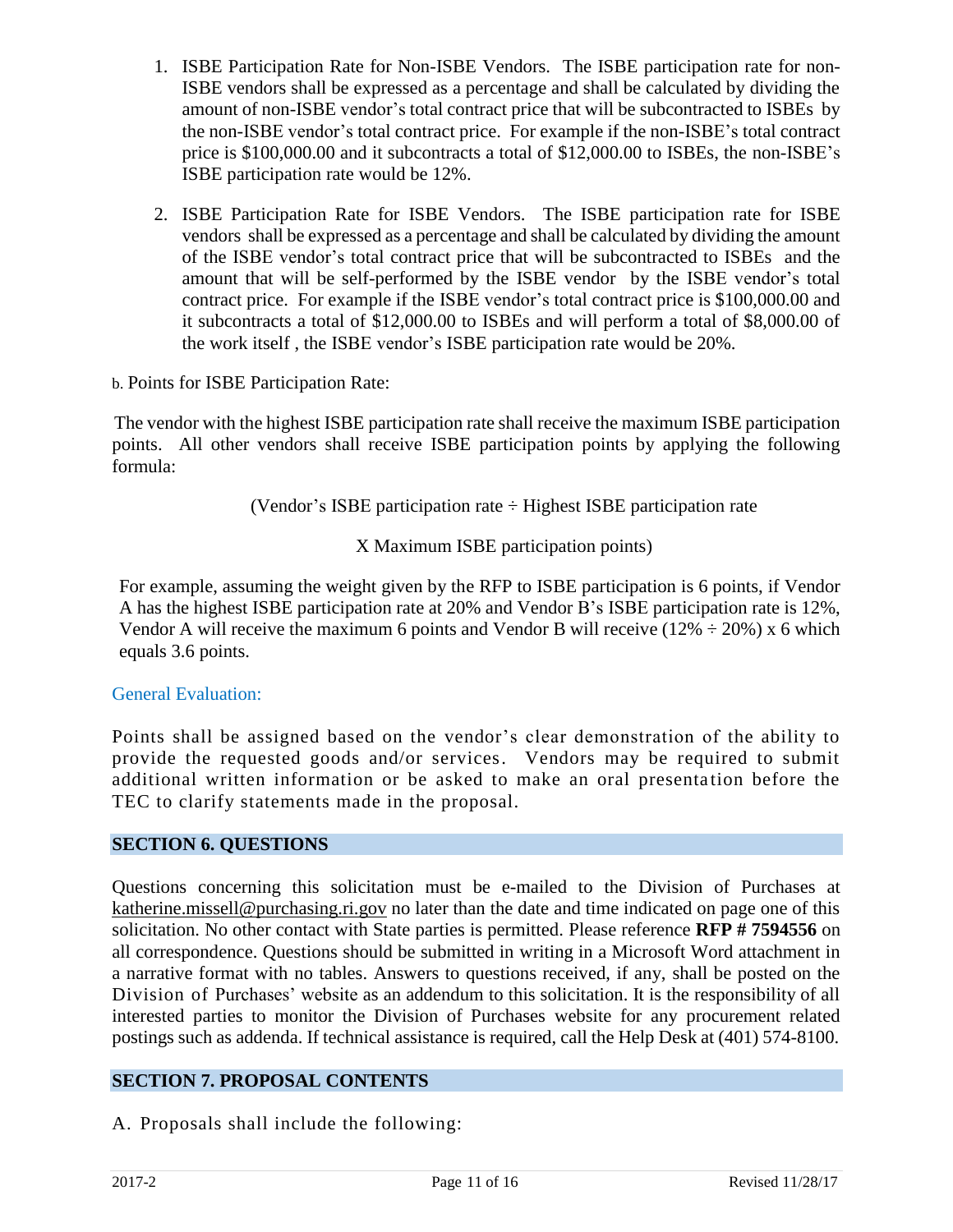- *1.* One completed and signed RIVIP Bidder Certification Cover Form (included in the original copy only) downloaded from the Division of Purchases website at [www.purchasing.ri.gov.](http://www.purchasing.ri.gov/) *Do not include any copies in the Technical or Cost proposals.*
- *2.* One completed and signed Rhode Island W-9 (included in the original copy only) downloaded from the Division of Purchases website at <http://www.purchasing.ri.gov/rivip/publicdocuments/fw9.pdf>**.** *Do not include any copies in the Technical or Cost proposals.*
- *3.* Two (2) completed original and copy versions, signed and sealed Appendix A. MBE, WBE, and/or Disability Business Enterprise Participation Plan. Please complete separate forms for each MBE/WBE or Disability Business Enterprise subcontractor/supplier to be utilized on the solicitation. *Do not include any copies in the Technical or Cost proposals.*
- 4. Technical Proposal describing the qualifications and background of the applicant and experience with and for similar projects, and all information described earlier in this solicitation. The technical proposal is limited to eight (8) pages (this excludes any appendices and as appropriate, resumes of key staff that will provide services covered by this request).
	- a. One (1) Electronic copy on a CD-R, marked "Technical Proposal Original".
	- b. One (1) printed paper copy, marked "Technical Proposal -Original" and signed.
	- c. Four (4) printed paper copies
- 5. Cost Proposal A separate, signed and sealed cost proposal reflecting the lump sum and hourly rate breakdown proposed to complete all of the requirements of this project.
	- a. One (1) Electronic copy on a CD-R, marked "Cost Proposal -Original".
	- b. One (1) printed paper copy, marked "Cost Proposal -Original" and signed.
	- c. Four (4) printed paper copies
- B. Formatting of proposal response contents should consist of the following:
	- A. Formatting of CD-Rs Separate CD-Rs are required for the technical proposal and cost proposal. All CD-Rs submitted must be labeled with:
		- a. Vendor's name
		- b. RFP #
		- c. RFP Title
		- d. Proposal type (e.g., technical proposal or cost proposal)
		- e. If file sizes require more than one CD-R, multiple CD-Rs are acceptable. Each CD-R must include the above labeling and additional labeling of how many CD-Rs should be accounted for (e.g., 3 CD-Rs are submitted for a technical proposal and each CD-R should have additional label of '1 of 3' on first CD-R, '2 of 3' on second CD-R, '3 of 3' on third CD-R).

Vendors are responsible for testing their CD-Rs before submission as the Division of Purchase's inability to open or read a CD-R may be grounds for rejection of a Vendor's proposal. All files should be readable and readily accessible on the CD-Rs submitted with no instructions to download files from any external resource(s). If a file is partial, corrupt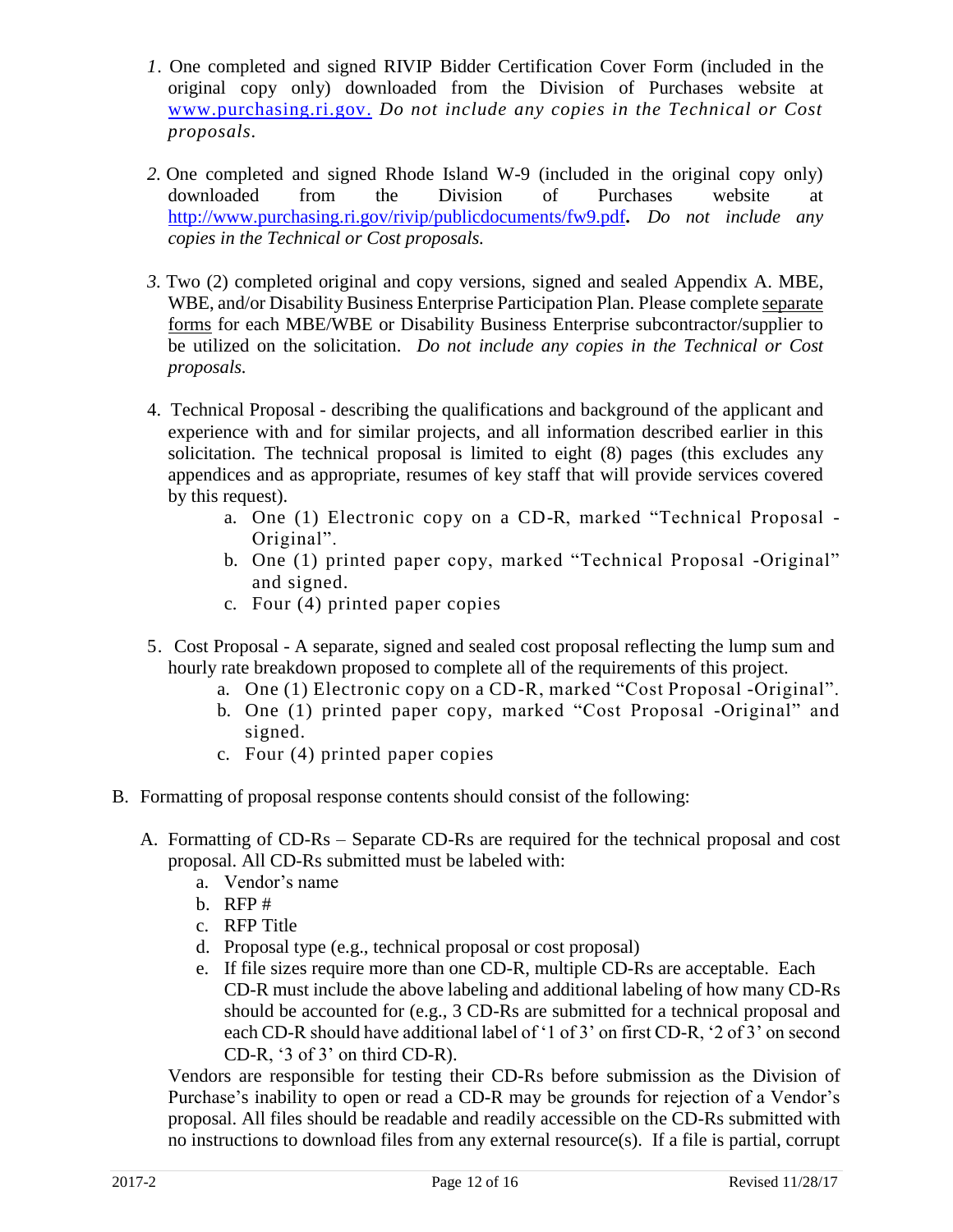or unreadable, the Division of Purchases may consider it "non-responsive". USB Drives or any other electronic media shall not be accepted. Please note that CD-Rs submitted, shall not be returned.

- **B.** Formatting of written documents and printed copies:
	- **a.** For clarity, the technical proposal shall be typed. These documents shall be singlespaced with 1" margins on white 8.5"x 11" paper using a font of 12 point Calibri or 12 point Times New Roman.
	- **b.** All pages on the technical proposal are to be sequentially numbered in the footer, starting with number 1 on the first page of the narrative (this does not include the cover page or table of contents) through to the end, including all forms and attachments. The Vendor's name should appear on every page, including attachments. Each attachment should be referenced appropriately within the proposal section and the attachment title should reference the proposal section it is applicable to.
	- **c.** The cost proposal shall be typed using the formatting provided on the provided template.
	- **d.** Printed copies are to be only bound with removable binder clips.

#### <span id="page-12-0"></span>**SECTION 8. PROPOSAL SUBMISSION**

Interested vendors must submit proposals to provide the goods and/or services covered by this RFP on or before the date and time listed on the cover page of this solicitation. Responses received after this date and time, as registered by the official time clock in the reception area of the Division of Purchases, shall not be accepted.

Proposals should be mailed or hand-delivered in a sealed envelope marked "**RFP# 7594556"** to:

RI Dept. of Administration Division of Purchases, 2nd floor One Capitol Hill Providence, RI 02908-5855

NOTE: Proposals received after the above-referenced due date and time shall not be accepted. Proposals misdirected to other State locations or those not presented to the Division of Purchases by the scheduled due date and time shall be determined to be late and shall not be accepted. Proposals faxed, or emailed, to the Division of Purchases shall not be accepted. The official time clock is in the reception area of the Division of Purchases.

#### <span id="page-12-1"></span>**SECTION 9. CONCLUDING STATEMENTS**

Notwithstanding the above, the Division of Purchases reserves the right to award on the basis of cost alone, to accept or reject any or all proposals, and to award in the State's best interest.

Proposals found to be technically or substantially non-responsive at any point in the evaluation process will be rejected and not considered further.

If a Vendor is selected for an award, no work is to commence until a purchase order is issued by the Division of Purchases.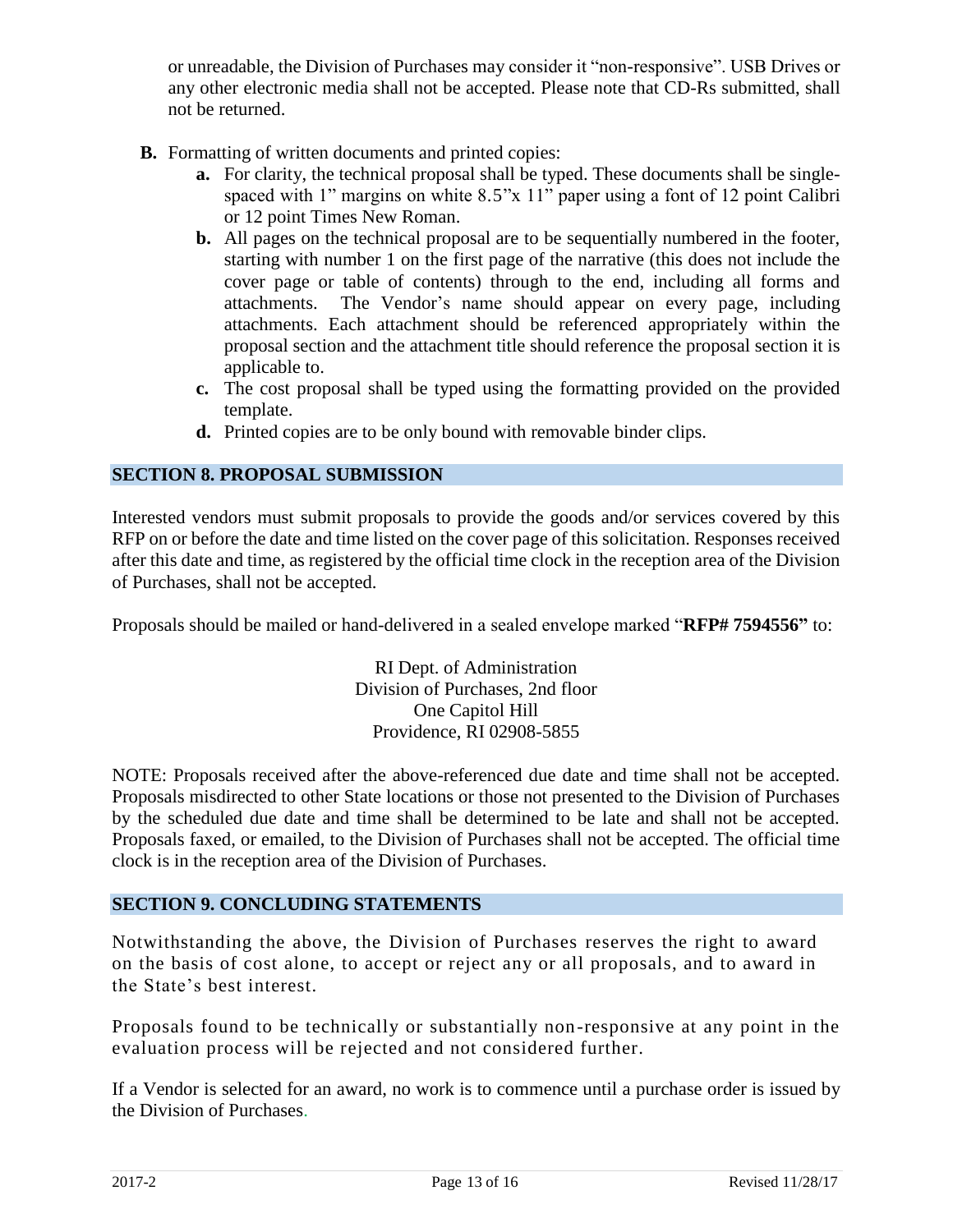The State's General Conditions of Purchase contain the specific contract terms, stipulations and affirmations to be utilized for the contract awarded for this RFP. The State's General Conditions of Purchases can be found at the following URL: [https://www.purchasing.ri.gov/RIVIP/publicdocuments/ATTA.pdf.](https://www.purchasing.ri.gov/RIVIP/publicdocuments/ATTA.pdf)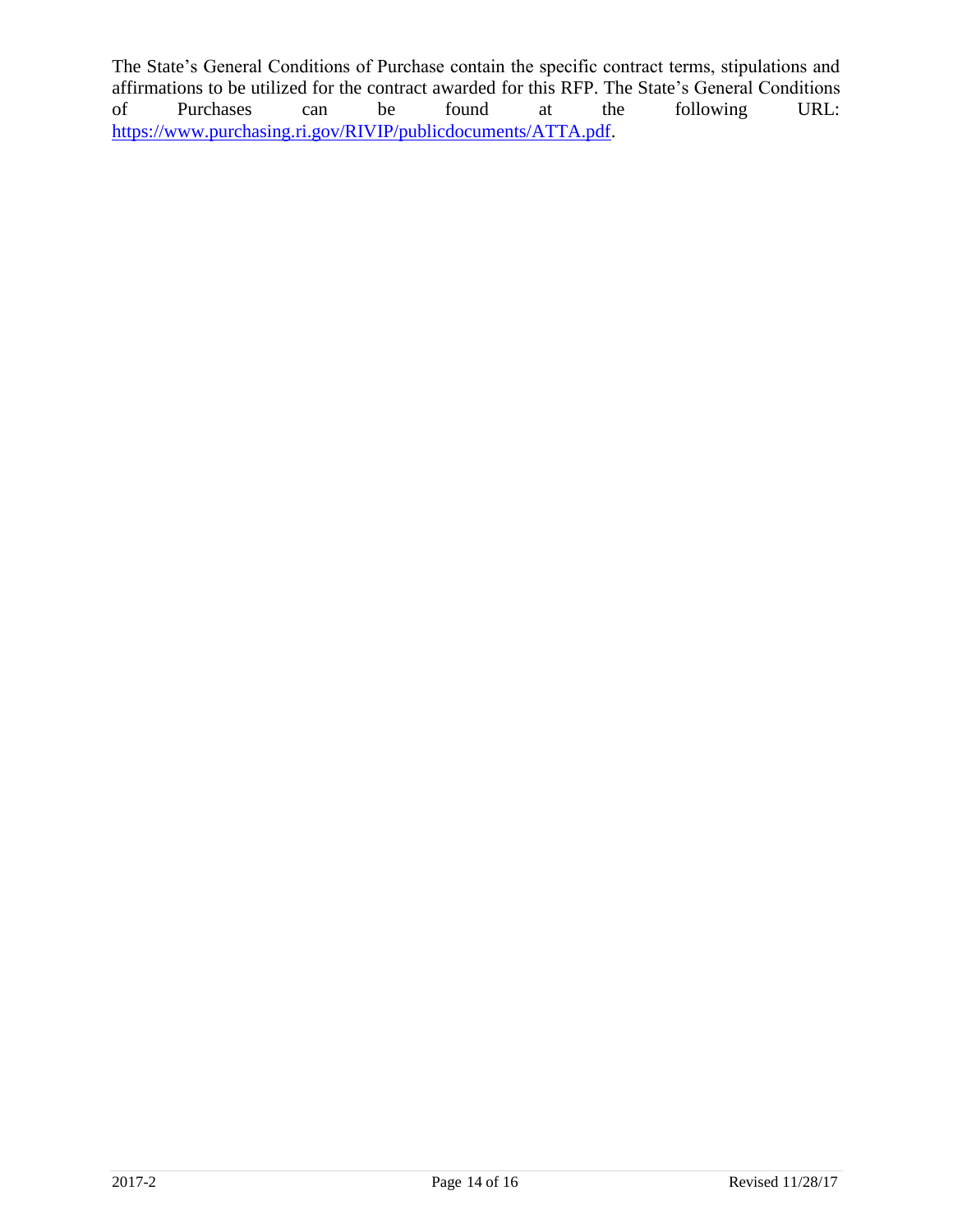#### <span id="page-14-0"></span>**APPENDIX A. PROPOSER ISBE RESPONSIBILITIES AND MBE, WBE, AND/OR DISABILITY BUSINESS ENTERPRISE PARTICIPATION FORM**

#### **A. Proposer's ISBE Responsibilities (from 150-RICR-90-10-1.7.E)**

- 1. Proposal of ISBE Participation Rate. Unless otherwise indicated in the RFP, a Proposer must submit its proposed ISBE Participation Rate in a sealed envelope or via sealed electronic submission at the time it submits its proposed total contract price. The Proposer shall be responsible for completing and submitting all standard forms adopted pursuant to 105-RICR-90-10-1.9 and submitting all substantiating documentation as reasonably requested by either the Using Agency's MBE/WBE Coordinator, Division, ODEO, or Governor's Commission on Disabilities including but not limited to the names and contact information of all proposed subcontractors and the dollar amounts that correspond with each proposed subcontract.
- 2. Failure to Submit ISBE Participation Rate. Any Proposer that fails to submit a proposed ISBE Participation Rate or any requested substantiating documentation in a timely manner shall receive zero (0) ISBE participation points.
- 3. Execution of Proposed ISBE Participation Rate. Proposers shall be evaluated and scored based on the amounts and rates submitted in their proposals. If awarded the contract, Proposers shall be required to achieve their proposed ISBE Participation Rates. During the life of the contract, the Proposer shall be responsible for submitting all substantiating documentation as reasonably requested by the Using Agency's MBE/WBE Coordinator, Division, ODEO, or Governor's Commission on Disabilities including but not limited to copies of purchase orders, subcontracts, and cancelled checks.
- 4. Change Orders. If during the life of the contract, a change order is issued by the Division, the Proposer shall notify the ODEO of the change as soon as reasonably possible. Proposers are required to achieve their proposed ISBE Participation Rates on any change order amounts.
- 5. Notice of Change to Proposed ISBE Participation Rate. If during the life of the contract, the Proposer becomes aware that it will be unable to achieve its proposed ISBE Participation Rate, it must notify the Division and ODEO as soon as reasonably possible. The Division, in consultation with ODEO and Governor's Commission on Disabilities, and the Proposer may agree to a modified ISBE Participation Rate provided that the change in circumstances was beyond the control of the Proposer or the direct result of an unanticipated reduction in the overall total project cost.

#### **B. MBE, WBE, AND/OR Disability Business Enterprise Participation Plan Form:**

Attached is the MBE, WBE, and/or Disability Business Enterprise Participation Plan form. Bidders are required to complete, sign and submit with their overall proposal in a sealed envelope. Please complete separate forms for each MBE, WBE and/or Disability Business Enterprise subcontractor/supplier to be utilized on the solicitation.